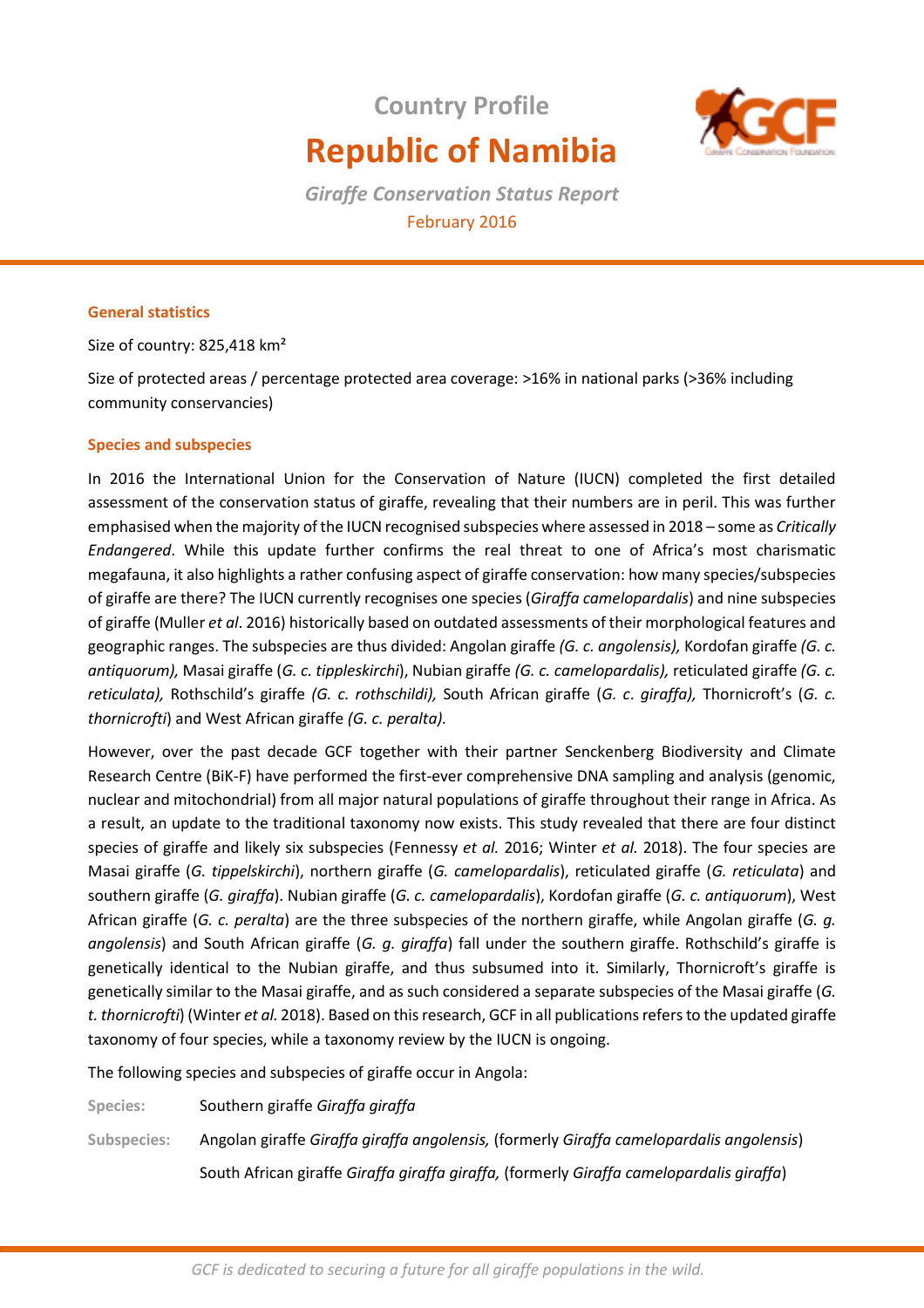## **Conservation Status**

#### **IUCN Red List (IUCN 2012):**

Giraffa camelopardalis (as a species) – Least concern Giraffa camelopardalis angolensis – not assessed *Giraffa giraffa giraffa* – not assessed

#### **In the Republic of Namibia:**

In Namibia, giraffe is one of ten species that are classified by the Ministry of Environment & Tourism (MET) as specially protected under Schedule 3 of No.4 of 1975 Nature Conservation Ordinance (Government of Namibia 1975). This classification does not limit hunting of giraffe, but rather requires hunters to obtain specific hunting permits from the Namibian Government before a licence is granted.

#### **Issues/threats**

Although the Republic of Namibia (known as South West Africa until 1990 and referred to as Namibia in this report) is one of the only countries in the world that addresses conservation as well as the protection of its natural resources directly in its constitution, conservation efforts in the country still face several challenges (Government of Namibia, 1990). Key threats to the successful conservation and management of biodiversity in Namibia include the impacts of continued population growth, consumption and production patterns, unsustainable land management practices, uncontrolled mining and prospecting, illegal hunting, human wildlife conflict and the effects of climate change (UNCBD 2010).

The absence of adequate land use planning and the low status and capacity of both the Ministry of Environment and Tourism (MET) and the Directorate of Forestry (DoF) of the Ministry of Agriculture, Water and Forestry (MAWF) threatens biodiversity and conservation efforts throughout Namibia (USAID 2010). The implementation of Namibia's policies and laws pertaining to biodiversity conservation and sound natural resource management may be inadequate (USAID 2010). Consequently, there is increasing pressure on terrestrial habitats and resources (water, forests, and wildlife) from a growing population dealing with increasing unemployment, poverty (especially in the rural areas) and the impacts of the HIV/AIDS epidemic (UNCBD 2010; USAID 2010).

Poverty in Namibia's rural areas is linked to deforestation and land degradation (USAID 2010). Poor families use wood fuel, rely on wild foods (particularly during times of drought), and depend heavily on unpredictable rain-fed crops and livestock for their livelihoods (USAID 2010). The controls on wood harvesting and selling of wood products in Namibia are inadequate and, as a result, high rates of deforestation are damaging wooded areas (UNCBD 2010; UAID 2010). The biggest losses of natural woodland have occurred from clearing of land for crop cultivation, cutting of trees for firewood and construction, and the frequent burning of trees as a result of veld fires in the north-east (USAID 2010). This results in the degradation and destruction of wildlife habitat and food resources that is vital for the survival of large mammals such as giraffe. Griffin (1999) wrote that giraffe in Namibia are likely to become endangered if present threatening factors such as overexploitation, intensive destruction and fragmentation of habitat or other environmental disturbances persist.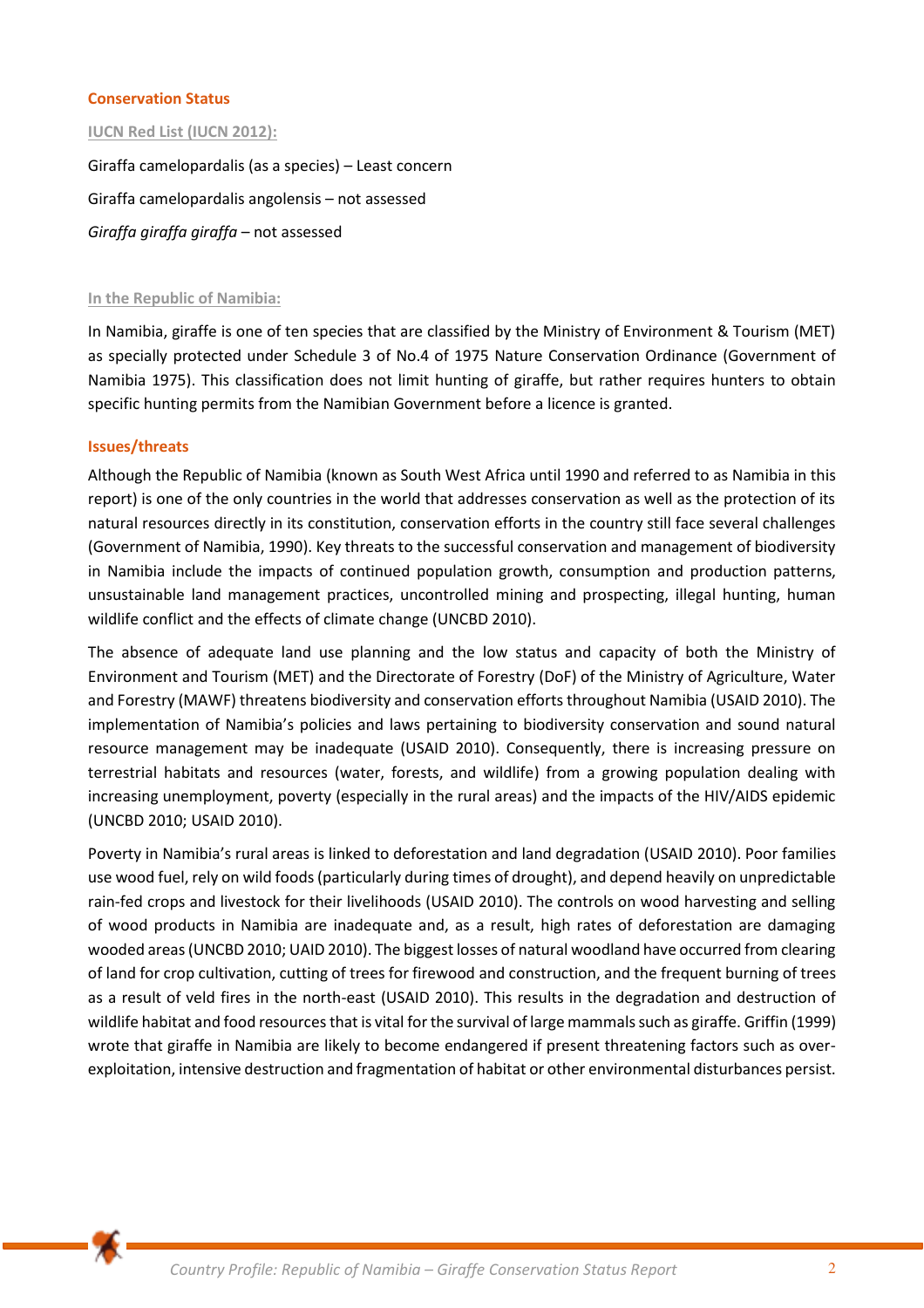Several other causes of concern pertain to the conservation of giraffe in Namibia. A combination of hunting pressure, human population expansion and disease led to the extinction of giraffe in southern Namibia in the late 1800s/ early 1900s, which were then absent from the region for over a century (Rookmaaker 1983; Shortridge 1934). Translocations of giraffe into southern Namibia from the north of the country only occurred in recent decades (Rookmaaker 1983; Joubert & Mostert 1975). Some authors indicated that the apparent disappearance of giraffe from the eastern Kunene Region in the early part of the 20th century was also the result of intensive hunting, predominantly for local consumption and use (Fennessy 2008; Viljoen 1981). Further decline in giraffe numbers occurred throughout the region in the 1980s, partly caused by continued small-scale illegal hunting, despite the inception of focused conservation initiatives (Carter 1990).

Giraffe are a popular species on private game farms throughout Namibia due to their high tourism value. They occur widely across the country in small and fenced protected areas, both public and private, where their movements are restricted. This typically led to the isolation and fragmentation of wildlife populations, especially in the central regions. Similar to other wildlife in Namibia and South Africa, this requires careful management as it otherwise may result in local inbreeding and/or increased pressure on resources (The Windhoek Greenbelt Landscape 2013).

The cumulative impacts of higher temperatures and evaporation rates combined with lower rainfall, all resulting from climate change, are predicted to result in increasing aridification across most of Namibia, lower primary production of rangelands and reduced carrying capacity for wildlife, including giraffe (USAID 2010).

There are currently nine different giraffe subspecies recognised in Africa, two of which occur in Namibia: Angolan giraffe Giraffa camelopardalis angolensis and South African giraffe Giraffa camelopardalis giraffa. However, new research may show that they are actually the same. However, until their taxonomy has been clarified hybridisation poses a risk for giraffe in Namibia due to the close proximity of Angolan and South African giraffe, particularly in the Zambezi Region.

Small scale illegal hunting is currently not a major threat to giraffe in Namibia as giraffe mainly exist in protected areas (public, private and communal). However, with increasing human population growth and prolonged periods of aridity, this might change. Furthermore, local and international trade in giraffe and giraffe products poses a currently unknown risk to giraffe that should we further investigated as increased numbers of giraffe bones have recently been observed as carved items at local tourism markets.

However, the biggest threat to giraffe and their long-term sustainable future in Namibia and the rest of Africa is our lack of knowledge and understanding of giraffe. To date, no country-wide and only limited long-term research efforts have been undertaken on giraffe populations in Namibia. While giraffe are currently common both inside and outside protected areas in Namibia and the country's giraffe population is assumed to be one of only few growing giraffe populations on the continent, their numbers are essentially unknown as no accurate or standardised estimate of population numbers has ever been completed. This report is the most comprehensive study on giraffe numbers that has ever been undertaken in Namibia.

# **Estimate population abundance and trends**

## **Historic**

Although the first recorded account of giraffe in Namibia dates to the travels of Captain Hendrik Hop, who ventured north of the Orange River in 1761 (Scheepers 1990) giraffe have likely roamed Namibia for hundreds of thousands of years – or more. Petroglyphs, rock paintings and engravings of giraffe adorn many rock faces throughout the north-west Kunene Region (formerly known as Kaokoveld), and their importance as a ceremonial animal for the region's early inhabitants has also been reported (Fennessy 2004; Sherr 1997).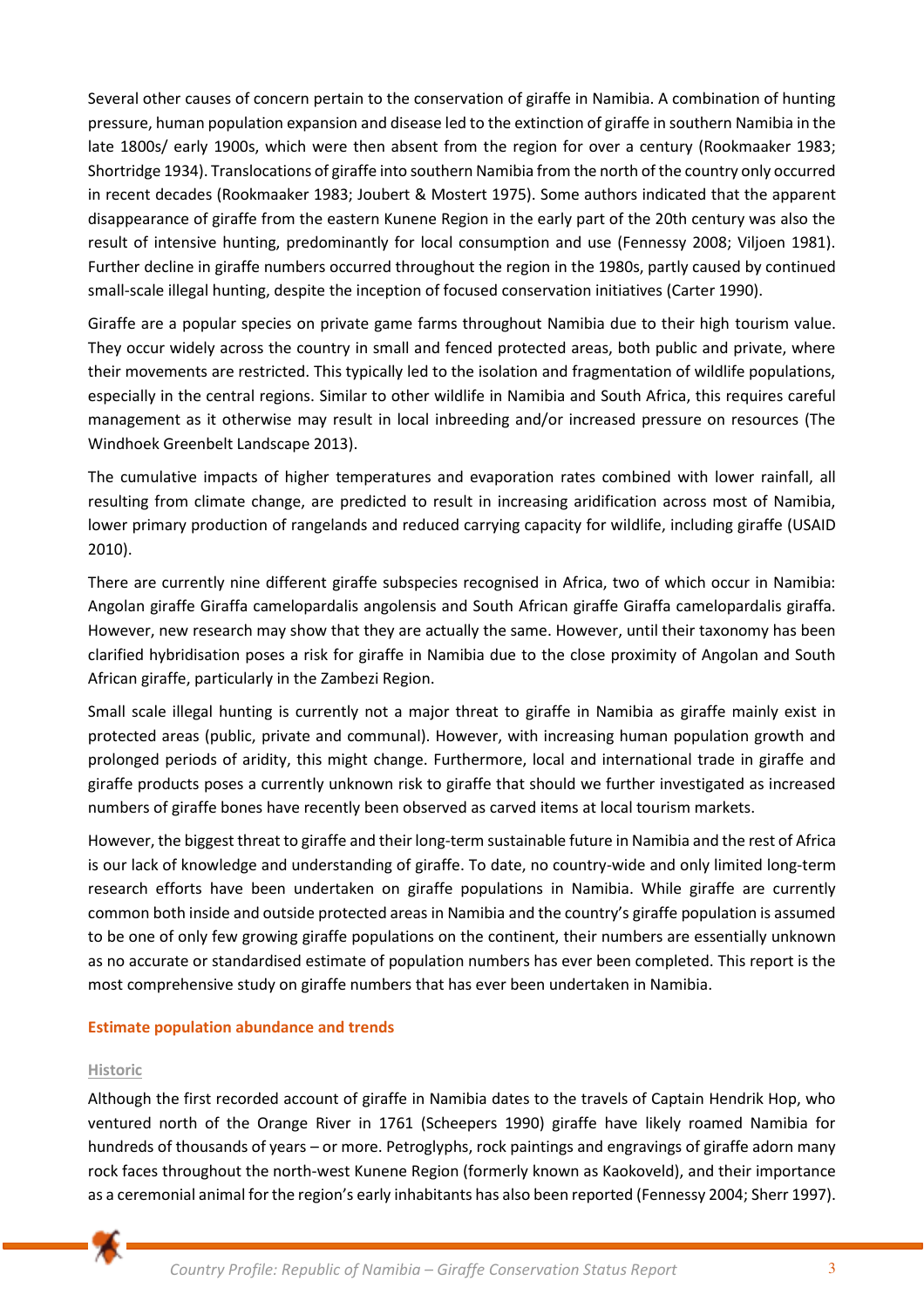According to Skinner and Chimimba (2005) giraffe formerly occurred in the northern and north-eastern parts of Namibia, ranging south to about 20° south on the Botswana border and westwards into the semi-desert areas of the Kaokoland in the north-west. The type specimen of Giraffa camelopardalis angolensis was collected approximately 240 km south west of Humbe, Angola, north of the Kunene River (Lydekker 1904). Lydekker (1904) reported that the Kunene and Kavango Rivers form a natural barrier between the Angolan and Namibian giraffe populations, thus effectively separating the ranges of G. c. angolensis, G. c. infumata (east) and G. c. capensis (south) (the latter synom. with G. c. giraffa). However, Dagg's (1971) review showed that G. c. infumata was in fact synonymous with G. c. angolensis, while both Dagg & Foster (1982) and Seymour (2002) identified that G. c. angolensis range extends south and eastwards to the Kwando River, Caprivi, Namibia.

Cunningham (2014) summarized anecdotal accounts of early explorers and other authors regarding giraffe encounters in Namibia between the 1850s and 1960s. Explorer C.J. Andersson observed giraffe in the central areas of the country – Waterberg, Omaruru River and Omuramba-Omatako areas in the mid to late 1860s (Cunningham 2014). When Andersson travelled from Walvis Bay to Otjimbingwe in 1856, he encountered giraffe in the lower reaches of the Swakop River. Ten years later, in 1866, Sea Captain T.G. Een stated that they had been extirpated from the area (Cunningham 2014). Explorer J. Chapman observed giraffe in the Otjimbingwe Region and in the Gobabis area in 1859 (Cunningham 2014). Hunter and explorer F.C. Selous observed numerous giraffe in the Chobe River area in 1880, while D. Reitz observed giraffe in the Khairos area (Etosha National Park) and between Otjitndua and Ubombo in 1925 (Cunningham 2014).

The first recorded ground census of the Etosha Pan area and adjacent Ovamboland was conducted in 1926 and estimated 60 and 40 – 50 giraffe present respectively (Berry 1997).

Shortridge (1934) observed giraffe ranging throughout the former South West Africa, from the Kaokoveld in the north-west, Grootfontein District in the northeast and further east into the Caprivi, east of the Kavango River. Furthermore, Shortridge (1934) postulated that giraffe wandered frequently into the Outjo and Etosha Pan of north-central Namibia, and infrequently into Ovamboland in the north-east. Shortridge (1934) estimated 400 giraffe throughout Namibia, of which approximately 200 were in the Kaokoveld and the remainder in the Grootfontein and Caprivi Regions. By the early 1950s, L. Green estimated at least 1,000 giraffe in the Kaokoveld area (Cunningham 2014).

Records of giraffe distribution in Namibia in the mid-1950s to mid-1960s correlate with those of Shortridge (1934). At the time, giraffe were still widespread and numerous throughout the Kaokoveld, except in the coastal desert, and on farms in the Tsumeb and Grootfontein Districts northwards to the Okavango River, and eastwards into the Caprivi (Dagg 1962; Bigalke 1958; ZLS 1956). Giraffe was also reported to occur in the Etosha Pan region westwards to the coast (ZLS 1965; Bigalke 1958). In Ovamboland, the species was said to occur towards the border (ZLS 1965; Bigalke 1958) and in the Gobabis District, only on one farm in the eastern part of the district (Bigalke 1958). However, giraffe were reported as extinct in the Gobabis District by the mid -1960s (ZLS 1965).

According to Shortridge (1934), approximately 200 giraffe resided in the Kunene Region in the early 20th century and had a restricted range to the east. Local residents reported that no giraffe existed in the western desert reaches of the Kunene Region in the early 1900s (Shortridge 1934), but this may have been an inaccurate assumption from residents living in Kunene's east. Journalist and author L. Green estimated at least 1,000 giraffe in the Kaokoveld area in 1952 (Cunningham 2014). Almost two decades later, giraffe were widespread throughout this western region with low numbers observed in eastern Kunene (Owen-Smith 1986). This situation persisted until the beginning of the 1980s, when small populations of giraffe began reestablishing themselves in the east (Viljoen 1981).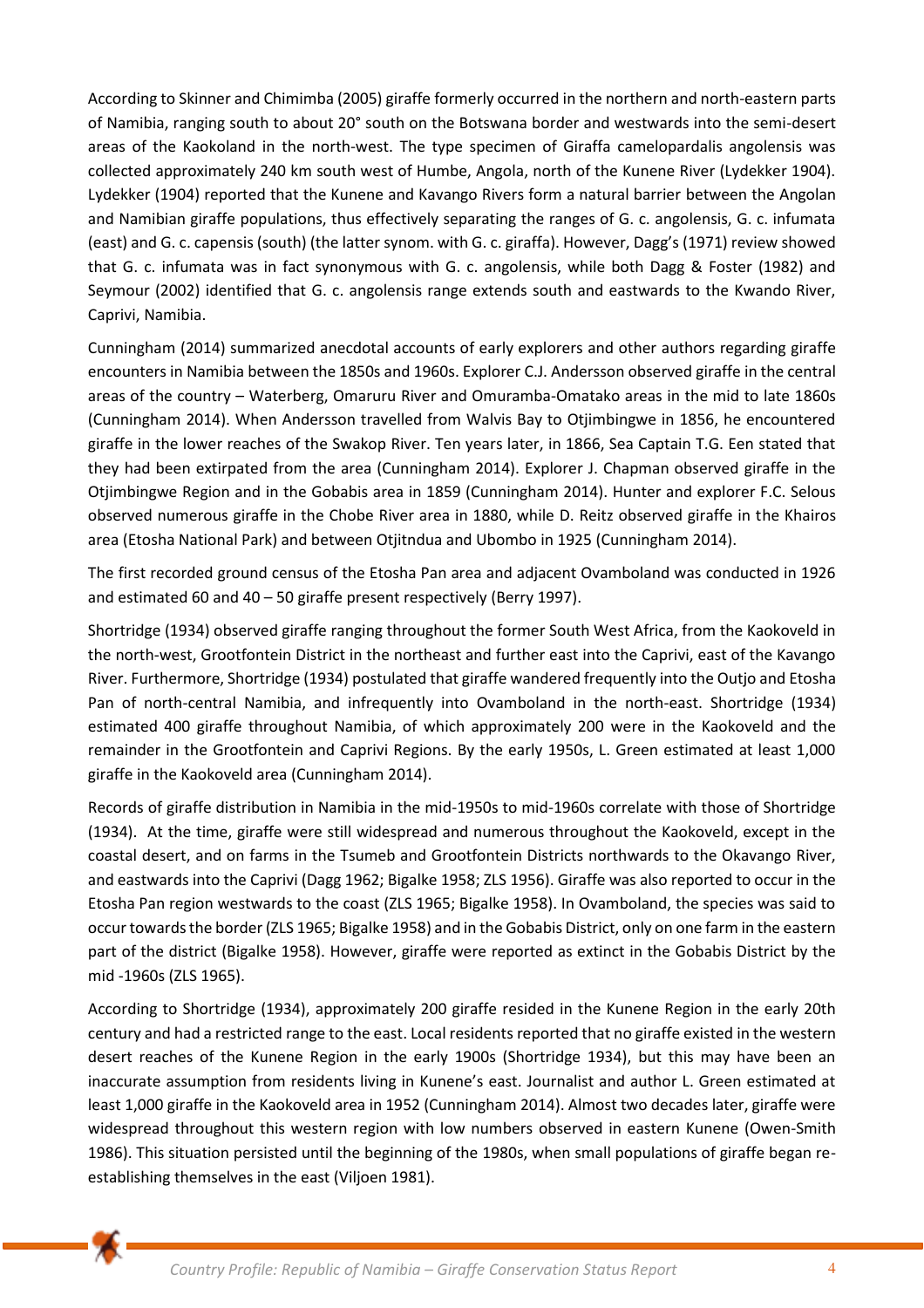The natural distribution of giraffe in southern Namibia is relatively unknown, although Brown compiled an unpublished historical review of large mammals occurring in southern Namibia that showed giraffe sporadic distribution (Brown et al. 2014). Rookmaaker (1983) referred to various travellers and expeditions that observed giraffe north of the Orange River. Early writers who met giraffe in the vicinity of the Orange River include Paterson (1790), le Vaillant (1796) and Lichtenstein (1812) (Cunningham 2014). Furthermore, the type specimen of the South African or Cape giraffe, G. c. capensis came from a sample shot near Warmbad in southern Namibia (Dagg & Foster 1982; Rookmaaker 1983). Therefore, it is likely that giraffe either persisted in low numbers or migrated frequently between southern Namibia and north-western South Africa (Fennessy 2004). This recent activity has done little to help understand the historic taxonomy and distribution of the species (Fennessy 2004). Shortridge (1934) noted that giraffe skull remnants were found in several areas previously assumed to be outside the natural distribution of giraffe. Skulls from a cave in the Karibib District in the central west region of Namibia, from Gobabis in the central east, as well as in the vicinity of coastal Luderitz in the southwest, supported the suggestion that giraffe may once have ranged over much of Namibia. In addition, Shortridge (1934) also stated that folklore surrounding giraffe is evident in the indigenous culture in southern Namibia. It is therefore unclear to ascertain their true historic distribution of giraffe countrywide.

In the 1970s, some 4,000 giraffe were estimated in Namibia (Joubert & Mostert 1975).

# **Recent**

# **North-western Namibia**

Giraffe numbers in the Kunene Region declined from a reported 317 individuals (Viljoen 1982) in the 1980s to an estimated 267 individuals in the mid-1990s (Fennessy et al. 2003). In 1991, 22 giraffe (twelve bulls and ten cows) were translocated from western Etosha National Park to the Purros area, Hoarusib River, to help re-establish the area's population (Fennessy 2004). However, neither pre- nor post-translocation surveys were undertaken, limiting any assessment of translocation success (Fennessy 2004).

Conflicting population estimates exist for giraffe in the Kunene Region for the early to mid-1990s (Scheepers 1992; Loutit 1995). In 1998 the estimate was 548 individuals and in 2000 it was 1,105 (Craig 2000). This increase of almost 100% is not biologically feasible in the two-year period between surveys, considering that giraffe have a mean gestation period of 457 days (Hall-Martin & Skinner 1978) and a mean calving interval of 19.9 months (Skinner & Hall-Martin 1975).

Above average rainfall during the late 1990s and increased conservation awareness and monitoring may have contributed to increased numbers reported since the 1980s (Fennessy 2004). Improved survey methods and analytical techniques have probably also provided better estimates of the population in the Kunene Region, despite the discrepancies noted above (Fennessy 2004; Craig 2000).

An aerial sample count of North-western Namibia was conducted in 2005 (MET 2005a). The survey was originally planned to cover an area of 102,156 km<sup>2</sup>, but delays as well as staff and equipment constraints resulted in only 31,144 km² of the area being surveyed (MET 2005a). One hundred and fifty-three giraffe were estimated to populate the area, of which 93 occurred in the Palmwag Concession and another 60 in the Etendeka Consession (MET 2005a).

In 2007, another aerial survey of North-western Namibia was conducted (MET 2007). This survey was also intended to cover an area of 102,156 km<sup>2</sup>, but financial constraints and equipment failure resulted in only 56,612 km² of the area being counted (MET 2007). A total of 877 giraffe were estimated to populate the area, of these 135 were estimated in the Palmwag Concession, 90 in the Etendeka Concession, 179 in #Khoadi- //Hôas Conservancy, 59 in Torra Conservancy, 20 in Doro !nawas Conservancy, 34 in Sesfontein Conservancy and 21 in Sorris Sorris Conservancy (MET 2007). The totals derived for this survey should perhaps be deemed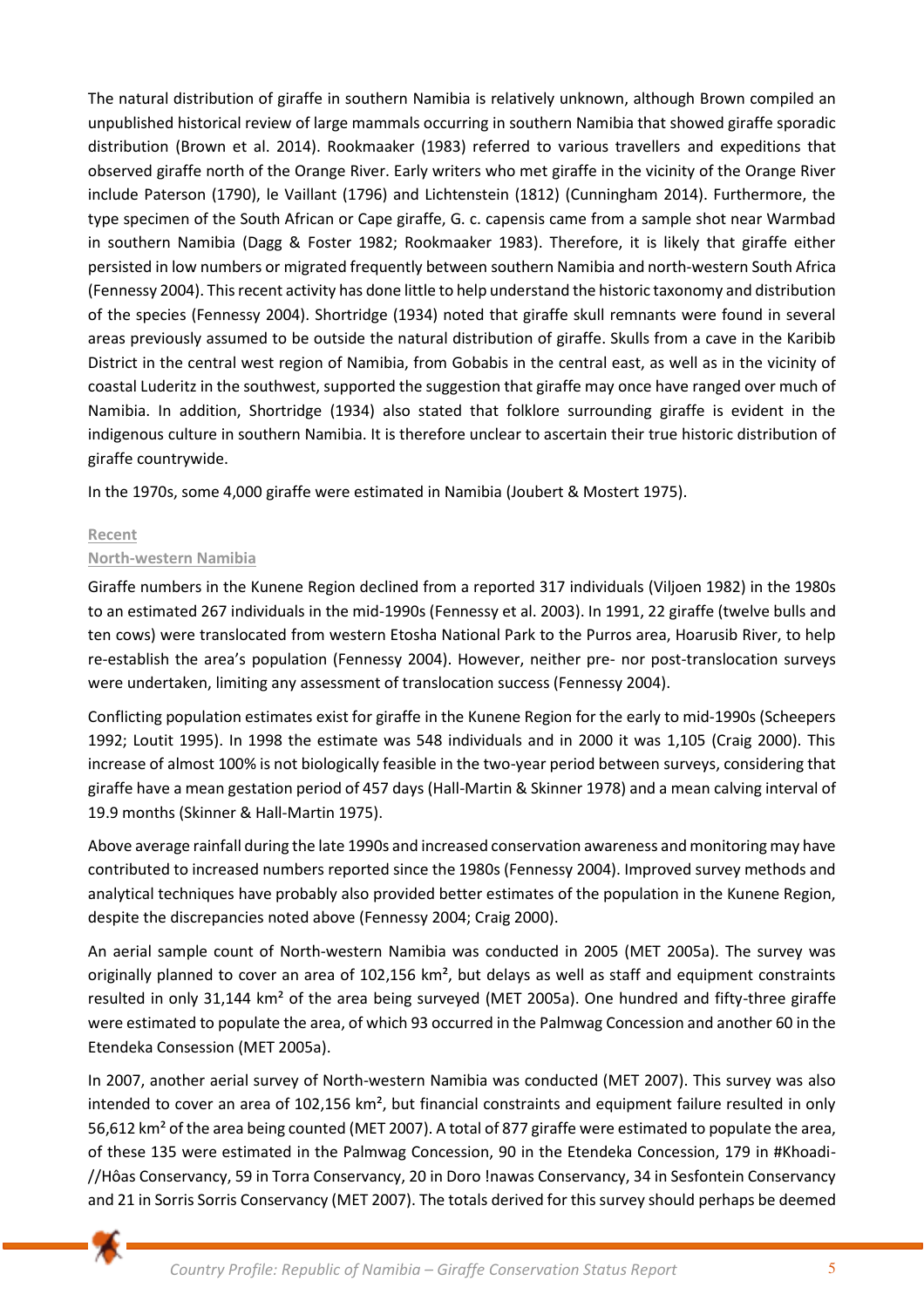as absolute minimum numbers as the survey was undertaken by a completely inexperienced crew (MET 2007).

Limited comparison can be made between the 2005 and 2007 surveys as a much smaller area was surveyed in 2005 (MET 2007). The good rainy season of 2006 is however apparent from the data when comparing the areas surveyed in both 2005 and 2007: Etendeka's giraffe population increased from an estimated 60 giraffe in 2005 to an estimated 90 in 2007; the Torra Conservancy's population increased from 13 to 59; the #Khoadi- //Hôas Conservancy's population increased from 79 to 179; while 17 giraffe in Sesfontein increased to an estimated 34 individuals in 2007 (MET 2007).

| Conservancy    | 2002           | 2003           | 2004           | 2008 | 2010           | 2011           | 2012         |
|----------------|----------------|----------------|----------------|------|----------------|----------------|--------------|
| Anabeb         |                |                |                | 5    | 13             | 15             | 22           |
| Doro !nawas*   | 20             | 16             | 16             | 15   | 14             | 22             | 37           |
| Ehi-Rovipuka   | 100            | 300            | 300            | 158  | 197            | 229            | 456          |
| Etendeka       | 100            | 100            | 400            | 250  | 279            | 258            | 284          |
| Hobatere       | 100            | 100            | 160            | 321  | 107            | 42             | 54           |
| Huab           | 5              |                |                |      |                |                |              |
| #Khoadi-//Hôas | 140            | 156            | 150            | 54   | 137            | 126            | 145          |
| Marienfluss    | $\overline{2}$ | $\overline{7}$ |                | 5    | $\mathbf{1}$   |                |              |
| Okangundumba   | 10             | $\overline{4}$ | $\overline{4}$ |      |                |                |              |
| Okondjombo     |                |                |                |      | $\mathbf{1}$   | $\overline{7}$ | 29           |
| Omatendeka     | 40             | 40             | 60             | 20   | 28             | 37             | 63           |
| Orupembe       | 10             | 13             | 20             |      | 31             | 27             | 47           |
| Orupupa        |                | 5              | 5              |      |                |                | 4            |
| Otjimboyo      |                |                |                |      |                |                | $\mathbf{1}$ |
| Otuzemba       |                |                | 60             |      |                |                |              |
| Ozondundu      |                | $\overline{2}$ |                |      | $\overline{4}$ | 3              | 5            |
| Palmwag        | 20             | 200            | 300            | 137  | 179            | 135            | 202          |
| Purros         | 50             | 100            | 150            | 123  | 92             | 108            | 165          |
| Sanitatas      | 15             | 30             | 41             | 49   | 31             | 18             | 22           |
| Sesfontein     | 20             | 170            | 400            | 93   | 43             | 40             | 78           |
| Sorris Sorris  | 10             | 5              | 5              |      | 10             | 8              | 27           |
| Torra          | 100            | 40             | 20             | 44   | 81             | 83             | 132          |
| <b>Total</b>   | 922            | 1288           | 2091           | 1269 | 1235           | 1143           | 1751         |

Source: NACSO 2015

In the Outjo Region, Etosha Heights Game Safaris counted 142 giraffe in 2007, 116 in 2009, 157 in 2011 and 154 in 2013.

## **North-central Namibia**

Aerial surveys have been conducted in Etosha National Park since 1968. Apart from a series of elephant surveys, these surveys were strictly speaking not comparable as they were undertaken at irregular intervals with different sampling intensities and area cover. The first comprehensive multi-species sample count was conducted in 1995, and repeated in 1998, 2000, 2002, 2004 and 2005 (see table below).

| Year               | 1995 | 1998 | 2000  | 2002 | 2004  | 2005  |
|--------------------|------|------|-------|------|-------|-------|
| Giraffe numbers in | 1837 | 1502 | 2.740 | 3063 | 3,550 | 3,143 |
| Etosha NP          |      |      |       |      |       |       |

Source: H. Kolberg pers. comm.

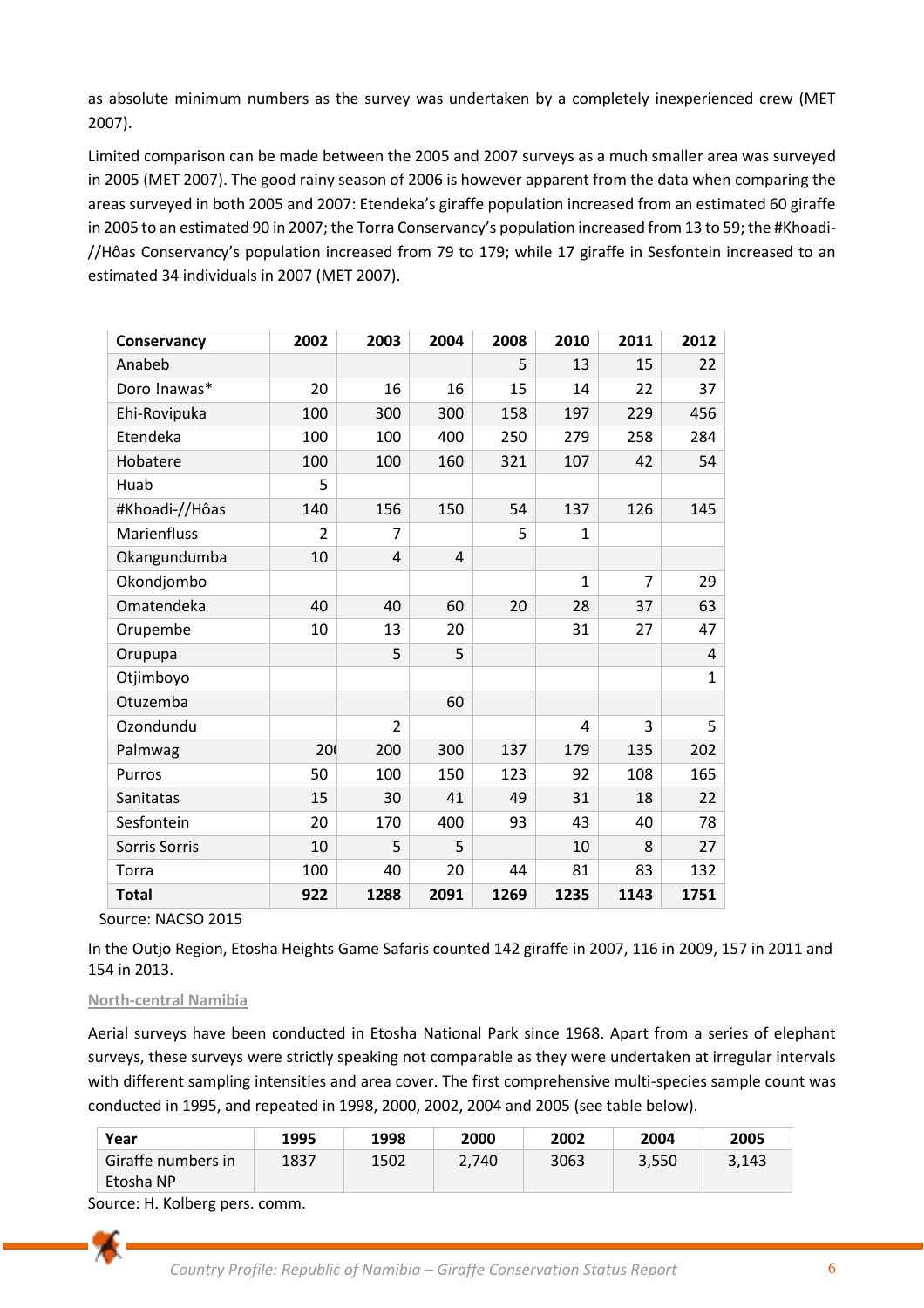According to these counts, the giraffe population of Etosha National Park increased from an estimated 1,837 giraffe in 1995 to 3,143 individuals in 2005 (MET 2005a; H. Kolberg pers. comm.). According to Killian & Kolberg (2004), the steady increase in giraffe numbers could have been attributed to an increase of browse in the park.

In 2005, a total aerial count of the Kaross and Hobatere Concessions were conducted. 224 giraffe were counted, of which 48 and 176 occurred in Karros and Hobatere respectively (MET 2005b). The state of the game-proof fence around both Kaross and Hobatere are in a dire state (MET 2005b). In Kaross there are several gaps in the fence on the southern and western boundary due to flood damage and elephant breaks (MET 2005b). The southern boundary fence of Hobatere is virtually non-existent and the western boundary, which is part of the veterinary cordon fence, even has many gaps (MET 2005b).

In 2005, an aerial survey of the Waterberg Plateau Park estimated the giraffe population at 140 individuals (MET 2005c).

## **North-eastern Namibia**

Aerial surveys of north-eastern Namibia were conducted in 2004 (Kolberg 2004; Stander 2004a). The surveys covered an area of 55,247km², and estimated a population of 883 giraffe (Kolberg 2004; Stander 2004a). Of these, 419 occured in Khaudum Game Park, 101 in #Na-Jaqna Conservancy, 89 in Nyae Nyae Conservancy and 40 in Bwabwata National Park (21 in Mahango Game Reserve and 19 in Susuwe) (Kolberg 2004; Stander 2004a).

An aerial wildlife census of the Caprivi river systems in Namibia's North East was also conducted in 2004 (Stander 2004b). During this total count, which concentrated on the water bodies and floodplains of the Caprivi and Kavango perennial river systems (Kavango, Kwandu, Linyanti, Chobe and Zambezi Rivers), 21 giraffe were recorded: eight occurred in the Linyanti/Chobe survey stratum and 13 in Mamili National Park (Stander 2004b).

Another survey of north-eastern Namibia (not including Mangetti National Park) was conducted in 2008 (Kolberg 2008): 118 giraffe were counted in Khaudum Game Park, two giraffe in East Caprivi, one in Kavango, two in Mahango Game Reserve, 12 in #Na Jaqna Conservancy, seven in Nyae Nyae Conservancy and one in Susuwe (Kolberg 2008). However, estimates were not calculated for these areas as the number of observations were too low. The survey was flown with inexperienced observers, many of them participating in their first ever survey. Only the Khaudom blocks were flown with an experienced crew. Practical experience has shown that inexperienced crews tend to see less than experienced crews as they tend to look around instead of concentrating on the counting strip, thus resulting in a possible undercount (Kolberg 2008). The inexperience of the observers is apparent when comparisons are made between the data of the 2008 count and that obtained in the survey of the same area in 2004.

It is important to note that recent genetic research has shown that the giraffe in Susuwe are South African giraffe, while all other giraffe in Namibia are Angolan giraffe.

## **Central Namibia**

The small parks in Namibia, Daan Viljoen, Hardap, Naute and von Bach Game Parks, are counted by means of a total count (Kolberg 2004). During total counts of game in the Von Bach Game Park in both 2004 and 2005, 12 giraffe were recorded (Kolberg 2004; MET 2005e). In 2005, 4 giraffe were recorded during a total count of Daan Viljoen Game Park (none were present in 2004) (MET 2005e). Regrettably no previous count data is available for any of the parks (Kolberg 2004).

## **Southern Namibia**

During an aerial survey of the Hunsberge, a mountain complex in the extreme south of Namibia that falls mainly within the Ai-Ais Hot Springs Game Park, in 2005, five giraffe were observed (MET 2005d). Some bordering farms that are deemed important to the ecology of the area were included in the survey (MET 2005d).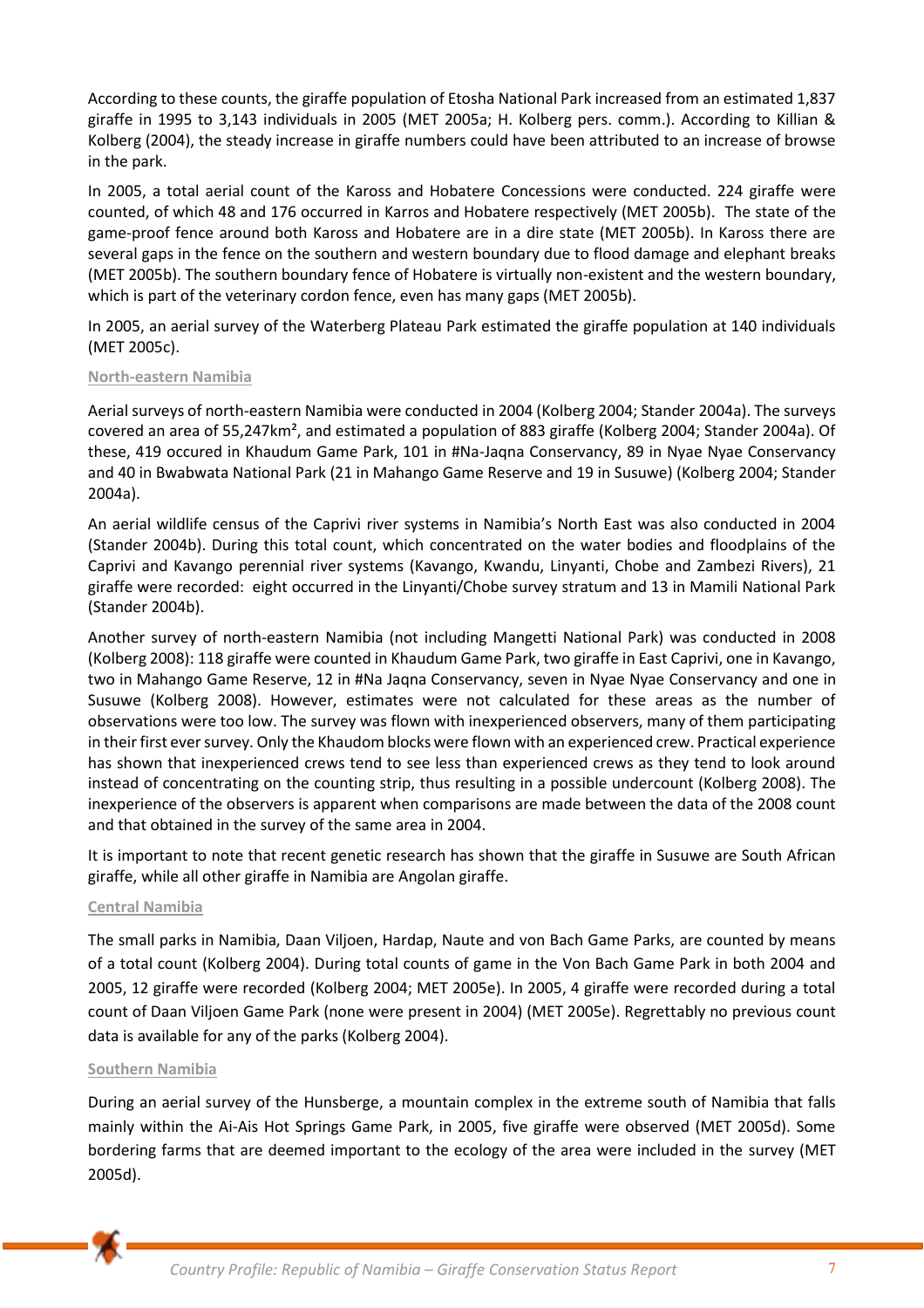In 2006, as part of Gondwana Canyon Park's wildlife reintroduction programme, four giraffe were captured and translocated from a farm in the Maltahöhe District some 250km to the north and released in the Gondwana Canyon Park (Brown et al. 2013). The Gondwana Canyon Park is a private protected landscape that forms part of the Fish River Canyon ecosystem and borders on the Ai-Ais National Park (Brown et al. 2013). One 'problem giraffe' was later shot by a farmer (Brown et al. 2013).

Seven giraffe were introduced to NamibRand Nature Reserve in 2007. The population increased to nine giraffe with the birth of two calves in 2008, but one female disappeared in February 2009 (Odendaal & Scott 2010). Another female gave birth to a calf early in November 2009, but both individuals died shortly afterwards (Odendaal & Scott 2010). This brought the total number of giraffe in the Reserve to eight in 2010 (Odendaal & Scott 2010). The population was reduced to two bulls and two cows during a successful capture operation in the same year (Scott 2011). Two calves were born in 2011 and one more calf was born in 2012, bringing the total to seven giraffe (Scott 2011, 2012).

While giraffe occurred on several private farms in Namibia's south, these numbers are unknown.

# **Current**

# **North-western Namibia**

Most recent survey data available for north-western Namibia was collected in 2013. The table below summarises the data (source NACSO 2015):

| Conservancy    | 2013 |
|----------------|------|
| Anabeb         | 53   |
| Doro !nawas*   | 51   |
| Ehi-Rovipuka   | 461  |
| Etendeka       | 208  |
| Hobatere       |      |
| Huab           |      |
| #Khoadi-//Hôas | 242  |
| Marienfluss    | 15   |
| Okangundumba   |      |
| Okondjombo     | 44   |
| Omatendeka     | 143  |
| Orupembe       | 46   |
| Orupupa        | 31   |
| Otjimboyo      | 2    |
| Otuzemba       |      |
| Ozondundu      | 7    |
| Palmwag        | 215  |
| Purros         | 223  |
| Sanitatas      | 24   |
| Sesfontein     | 143  |
| Sorris Sorris  | 44   |
| Torra          | 140  |
| <b>Total</b>   | 2039 |

Additional aerial surveys of the Palmwag and Etendeka Concession Areas were conducted in 2014. In these surveys, 128 giraffe were estimated to occur in the former and 68 in the latter area (K. /Uiseb pers comm.).

*Country Profile: Republic of Namibia – Giraffe Conservation Status Report* 8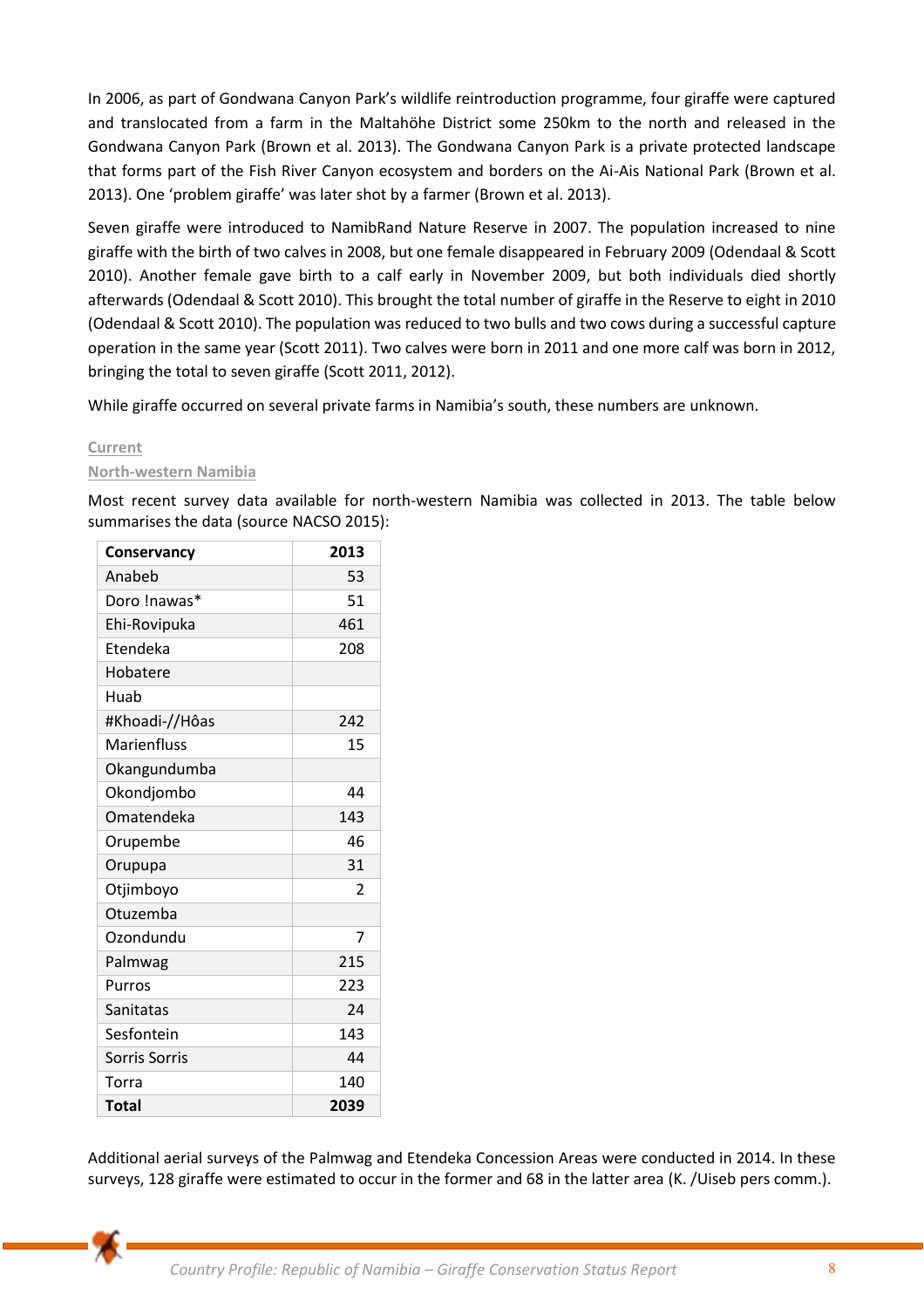## **North-central Namibia**

In 2012 Etosha National Park's giraffe population was estimated at 3,293 individuals (H. Kolberg pers comm.)

The giraffe population in the Waterberg Plateau Park increased from an estimated 140 giraffe in 2005 to an estimated 195 individuals in 2013 (K. /Uiseb pers comm.).

An aerial sample count of the Tsumeb and Grootfontein Districts were conducted in 2012. The study area covered private land between Etosha National Park and Mangetti National Park and estimated a giraffe population of 1,743 individuals (K. /Uiseb pers comm.).

### **North-eastern Namibia**

In 2013, an aerial survey of wildlife and domestic livestock of the Caprivi were conducted. A total area of 16,733 km2 was sampled and included Bwabwata, Mudumu and Mamili National Parks, as well as adjacent areas (Craig & Gibson 2013). 324 giraffe were estimated to populate the region, of which 100 individuals were estimated to occur in Eastern Caprivi North, 81 in Eastern Caprivi South, 45 in Linyanti, 54 in Baffalo/Mahango, 15 in Kwando and 30 in Susuwe (Craig & Gibson 2013). The species have been reintroduced to some conservancies but they are not numerous and appear to be concentrated in protected areas (Craig & Gibson 2013). In the same year, an aerial sample count of Khaudum National Park estimated a giraffe population of 698 individuals (K. /Uiseb pers comm.). Again, it is important to note that the giraffe in Susuwe are South African giraffe, while all other giraffe are Angolan.

Fourteen giraffe were observed during a total aerial count of wildlife in Mangetti National Park in 2014 (K. /Uiseb pers comm.).

#### **Central Namibia**

There are currently 11 giraffe in Daan Viljoen Game Reserve.

## **Southern Namibia**

Giraffe are also present in the Namib Naukluft National Park, which is home to an estimated 10 giraffe, and some private properties in the area.

Due to the impacts of giraffe browsing on the limited amount of vegetation in the NamibRand Nature Reserve, the decision was made to reduce the reserve's giraffe population (Scott 2012). In 2013, four of NamibRand's seven giraffe were translocated from NamibRand Nature Reserve to a private property, Excelsior, situated south of NamibRand, that forms part of the Pro Namib Conservancy (N. Odendaal pers. comm.).

In 2013, 13 giraffe were introduced to Gondwana Canyon Park. Two consignments of young giraffe, comprising five males and eight females, were captures on the farm Nomtsas north of Maltahöhe and translocated to Gondwana Canyon Park (Brown et al. 2013).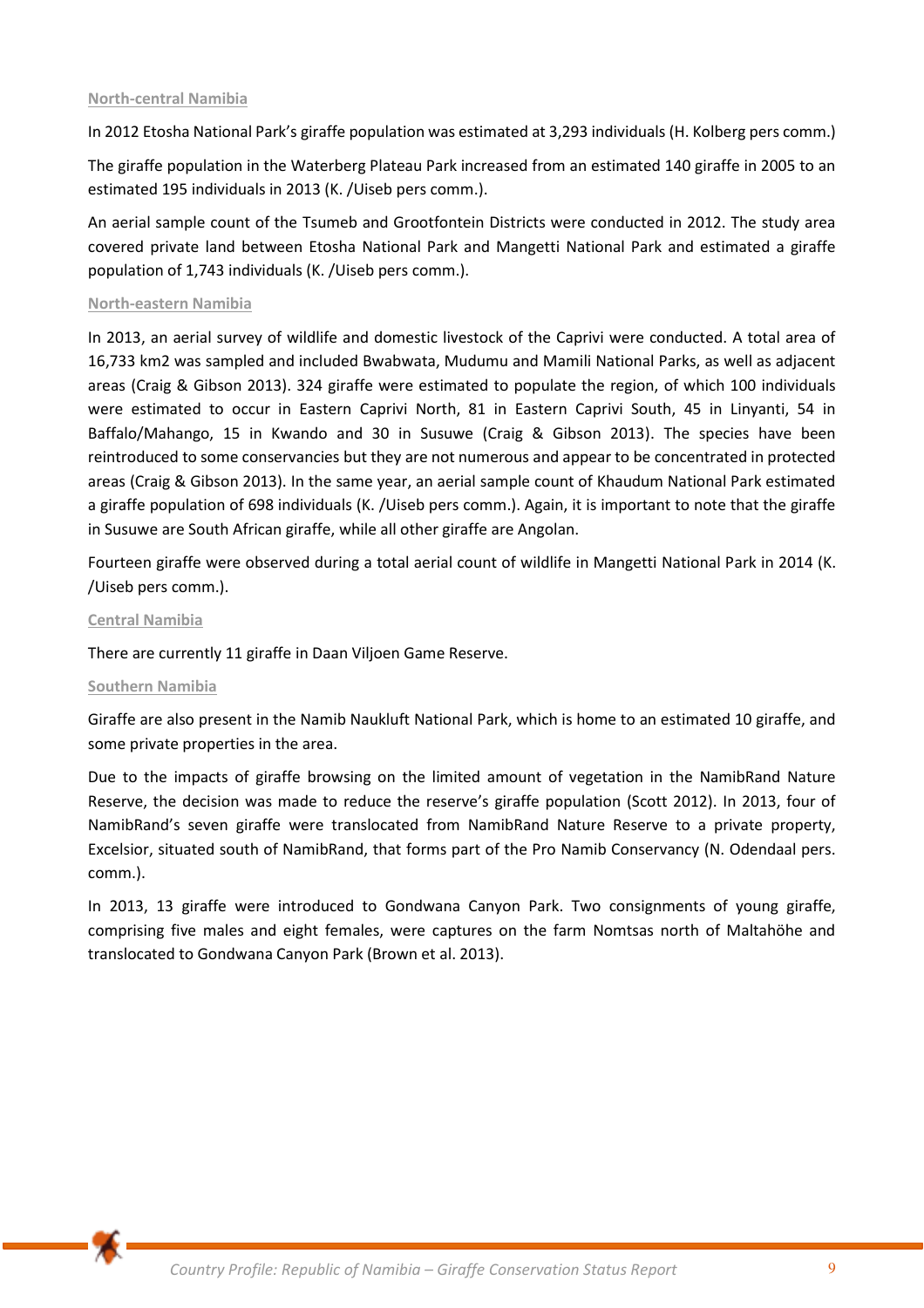## **Private land Namibia wide**

In addition to available survey and game count data, the Giraffe Conservation Foundation attempted to determine an estimate of giraffe numbers on private farms in Namibia. The table below summarises these estimates provided by private farm owners and managers/staff. The data was collected through surveys (telephone and questionnaires) between between June 2014 and December 2015.

| Region       | <b>Private Land</b><br>(Reported) | <b>Private land</b><br>(Estimate) |
|--------------|-----------------------------------|-----------------------------------|
| Kunene       | 701                               | 1,140                             |
| Otjozondjupa | 946                               | 1,694                             |
| Omaheke      | 30                                | 251                               |
| Khomas       | 132                               | 373                               |
| Hardap       | 71                                | 33                                |
| Karas        | 0                                 | 0                                 |
| Erongo       | 1,219                             | 2,314                             |
| Omusati      | O                                 | 0                                 |
| Oshikoto     | 20                                | 20                                |
| Kavango West | 7                                 | 7                                 |
| Kavango East | 0                                 | 0                                 |
| Zambezi      | 0                                 | 0                                 |
| Oshana       | 0                                 | 0                                 |
| Ohangwena    | 0                                 | 0                                 |
| <b>Total</b> | 3,126                             | 5,832                             |

During the survey it was determined that losses on private land (other than old age and trophy hunting) include accidental (injuries from falling, being caught in fences and lightning strikes), poaching, predation (lions) and snake bites.

#### **Commercial Conservancies & Concessions**

Giraffe following numbers are from within commercial conservancies and based on game counts conducted in 2013. These counts were conducted in open areas, game camps and farms belonging to the various conservancies (G. Heger (CANAM) pers. comm.).

| Conservancy                     | <b>2013 Estimates</b> |
|---------------------------------|-----------------------|
| Kalkfeld Conservancy            | 223                   |
| Khomas Hochland Conservancy     | 46                    |
| Okawi Conservancy               | 51                    |
| <b>NEE</b>                      | 144                   |
| <b>Waterberg Conservancy</b>    | 32                    |
| <b>Black Nossob Conservancy</b> | 15                    |
| Namtanga Conservancy            | 40                    |
| Total                           | 551                   |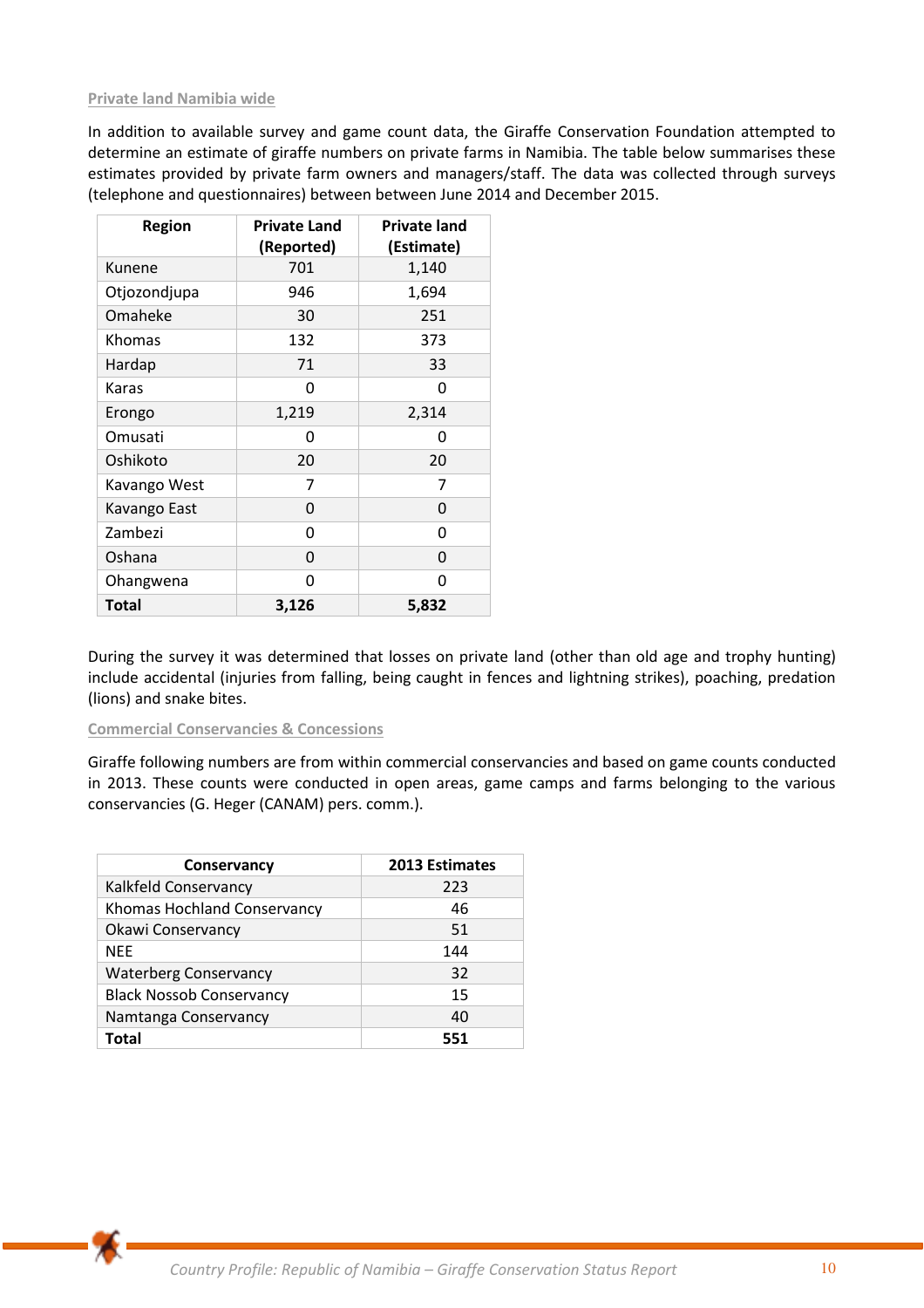### **Summary**

In 2004, cumulative giraffe numbers from various population surveys (Iipinge 1997; Kolberg 1998 & Craig 2000) have been tallied by Fennessy (2004) to yield estimates of around 5,000 individuals. However, the African Antelope Database (East 1999) estimated some 6,690 individuals for Namibia, while a national wildlife inventory, completed in 2004, estimated Namibia's giraffe population at 10,415 individuals (Barnes *et al.* 2009). It is unlikely that the variation in estimation reflects true change in population size. The discrepancies in giraffe population estimates likely resulted, again, from limited research, a poor understanding of giraffe population dynamics in Namibia, and a lack of standardised methods used in calculating population estimates (Fennessy 2004).

Based on our survey, we now estimate that there are a total of 12,000 giraffe in Namibia. 6,500 of these occur on private land, 2,000 on communal land and 3,500 in National Parks.

While most of these giraffe are Angolan giraffe, approx. 100 South African giraffe occur in the Susuwe area of Bwabwata National Park in the Zambezi Region.

| <b>Region</b> | Giraffe number                  |  |
|---------------|---------------------------------|--|
| Erongo        | 2,600                           |  |
| Hardap        | 100                             |  |
| Karas         | 20                              |  |
| Kavango East  | 750                             |  |
| Kavango West  | 20                              |  |
| Khomas        | 500                             |  |
| Kunene        | 5,600                           |  |
| Ohangwena     |                                 |  |
| Omaheke       | 250                             |  |
| Omusati       | 20                              |  |
| Oshana        |                                 |  |
| Otjozondjupa  | 2,000                           |  |
| Zambezi       | 150                             |  |
|               | (50 Angolan, 100 South African) |  |
| Total         | 12,000                          |  |

The table below summarises the estimated numbers by region:

#### **Future Conservation Management**

The following are proposed conservation management options for giraffe in Namibia:

- Development of National Giraffe Strategy for Namibia;
- Support to dedicated giraffe conservation, habitat protection, anti-poaching, education and awareness initiatives (government, NGO and academic);
- Finalisation giraffe genetic research on populations in Namibia;
- Ongoing long-term conservation research on giraffe populations in Namibia.

#### **Acknowledgements**

Namibia's MET and in particular Holger Kolberg and Kennneth /Uiseb are thanked for their valuable contributions. We would further like to thank Kerryn Carter, Rachel Brand and Eliza Hoffman for their valuable contributions to this report. However, most importantly, we would like to thank the numerous Namibian land owners and managers who took the time to contribute to this work. This study was financially supported by the Giraffe Conservation Foundation and Namibia's Go Green Fund.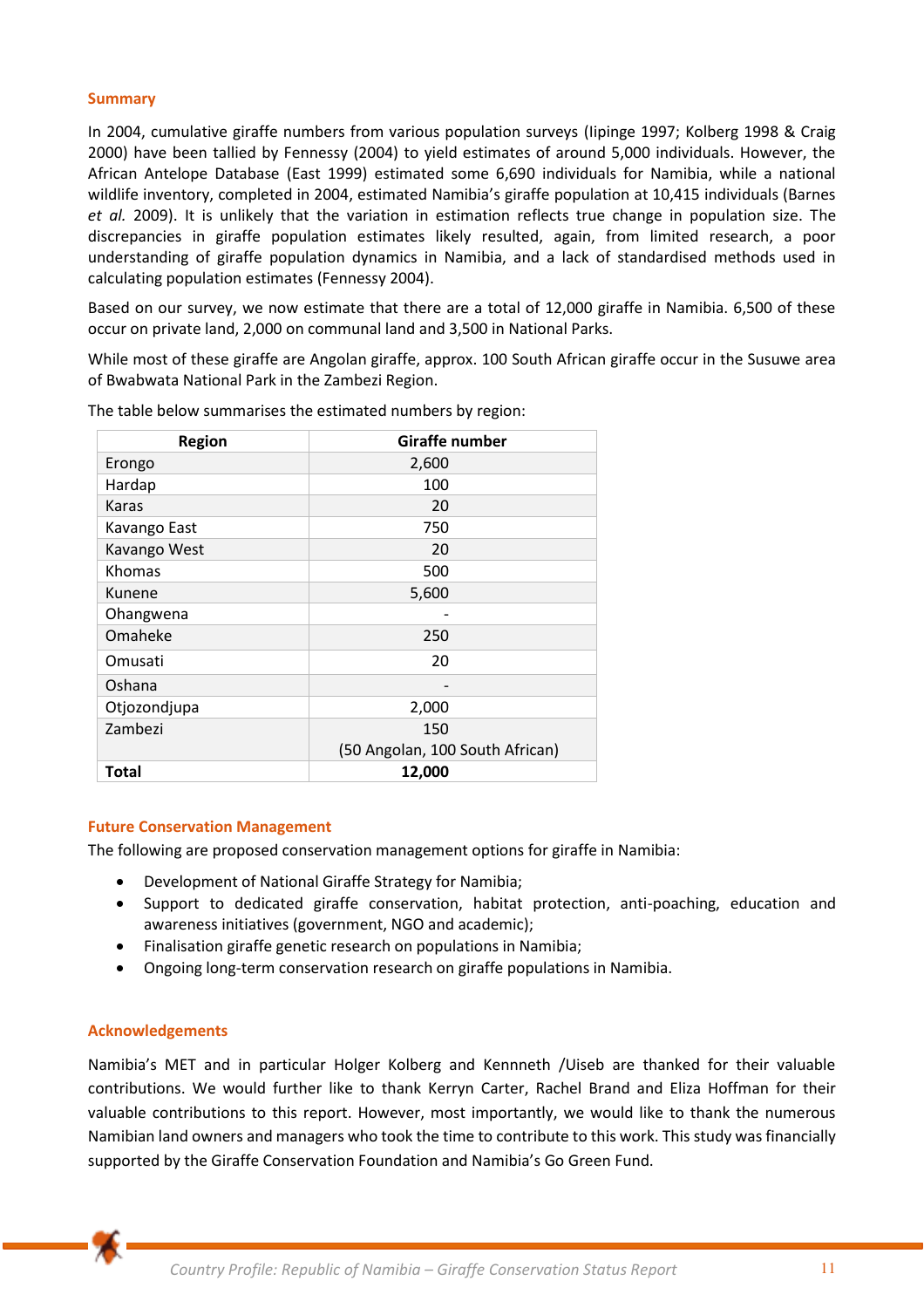## **References**

Barnes, J.I., Nhuleipo, O., Baker, A.C., Muteyauli, P.I. & Shigwedha, V. 2009. *Wildlife resource accounts for Namibia, 2004.* DEA Research Discussion Paper Number 79. Environmental Economics Unit, Directorate of Environmental Affairs, Ministry of Environment and Tourism (MET), Windhoek, Namibia.

Berry, H.H. 1997. Historical review of the Etosha Region and its subsequent administration as a National Park. *Madoqua* **20(1)**: 3-12.

Bigalke, R.C. 1958. On the present status of ungulate mammals in South West Africa. *Mammalia* **22(3)**: 478- 497.

Brown, C., Godlbeck, M. Cooper, T. and Cooper, S. 2014. Giraffe back in the Fish River Canyon area of Southern Namibia after 160 years of local extinction. *Giraffid* **7**(2) 2013.

Cooper, T.G. 1980. A brief summary of results by quarterly game counts conducted in the central section of Skeleton Coast Park for the period October 1978-December 1980. Unpublished. Department of Agriculture and Nature Conservation. S.W.A/Namibia.

Craig, C. 2000. The MET's Aerial Surveys of Wildlife in North-Western Namibia. Unpublished. Ministry of Environment and Tourism (MET), Windhoek, Namibia.

Craig, G.C. & Gibson, D.St.C. 2013. *Aerial survey of elephants & other wildlife in the Caprivi.* Ministry of Environment and Tourism (MET) and World Wildlife Fund (WWF). Windhoek, Namibia.

Dagg, A.I. 1962. *The distribution of the giraffe in Africa*. School of Graduate Studies, University of Waterloo, Waterloo, Ontario, Canada.

Dagg, A.I. & Foster, J.B. 1982. *The Giraffe: its biology, behaviour and ecology.* Krieger Publishing Co., U.S.A.

East, R. 1999. *African Antelope Database 1998.* IUCN/SSC Antelope Specialist Group. IUCN, Gland, Switserland and Cambridge, UK.

Fennessy, J., Leggett, K & Schneider, S. 2003. Distribution and status of the desert-dwelling giraffe (*Giraffa camelopardalis angolensis*) in northwestern Namibia. *African Zoology* **38**(1): 184-8.

Fennessy, J. 2004. Ecology of desert-dwelling giraffe *Giraffa camelopardalis angolensis* in north-western Namibia. PhD Thesis. University of Sydney, Australia.

Fennessy, J. 2008. An overview of *giraffa camelopardalis* taxonomy, distribution and conservation status, with a Namibian comparative and focus on the Kunene Region*. Journal* **56**. Namibia Scientific Society, Windhoek, Namibia.

Government of Namibia, 1975. Ord. No. 4 of 1975 Nature Conservation Ordinance. Windhoek, Namibia.

Government of Namibia, 2010. The Constitution of The Republic of Namibia, 1990 (as amended up to 2010). Windhoek, Namibia.

Griffin, M. 1999. *Checklist and provisional national conservation status of amphibians, reptiles and mammals known or expected to occur in Namibia*. National Atlas, Biodiversity Inventory. Ministry of Environment & Tourism (MET), Windhoek, Namibia.

Hall-Martin, A.J. & Skinner, J.D. 1978. Observations on puberty and pregnancy in female giraffe (*Giraffa camelopardalis*). *South African Journal of Wildlife Research* **8**(3): 91-94.

Iipinge, A.N. 1997. *Behaviour and the effect of giraffe on Flora (Etosha National Park).* Unpublished. Polytechnic of Namibia, Windhoek, Namibia.

Joubert, E. & Mostert, P.K.N. 1975. Distribution pattern and status of some mammals in South West Africa. *Madoqua*. **9**(1): 5-44.

Killian, W & Kolberg, H. 2004. *Aerial Survey of Etosha National Park 14 to 25 June 2004.* Technical Reports of Scientific Services. Directorate of Scientific Services. Ministry of Environment and Tourism (MET). Windhoek, Namibia.

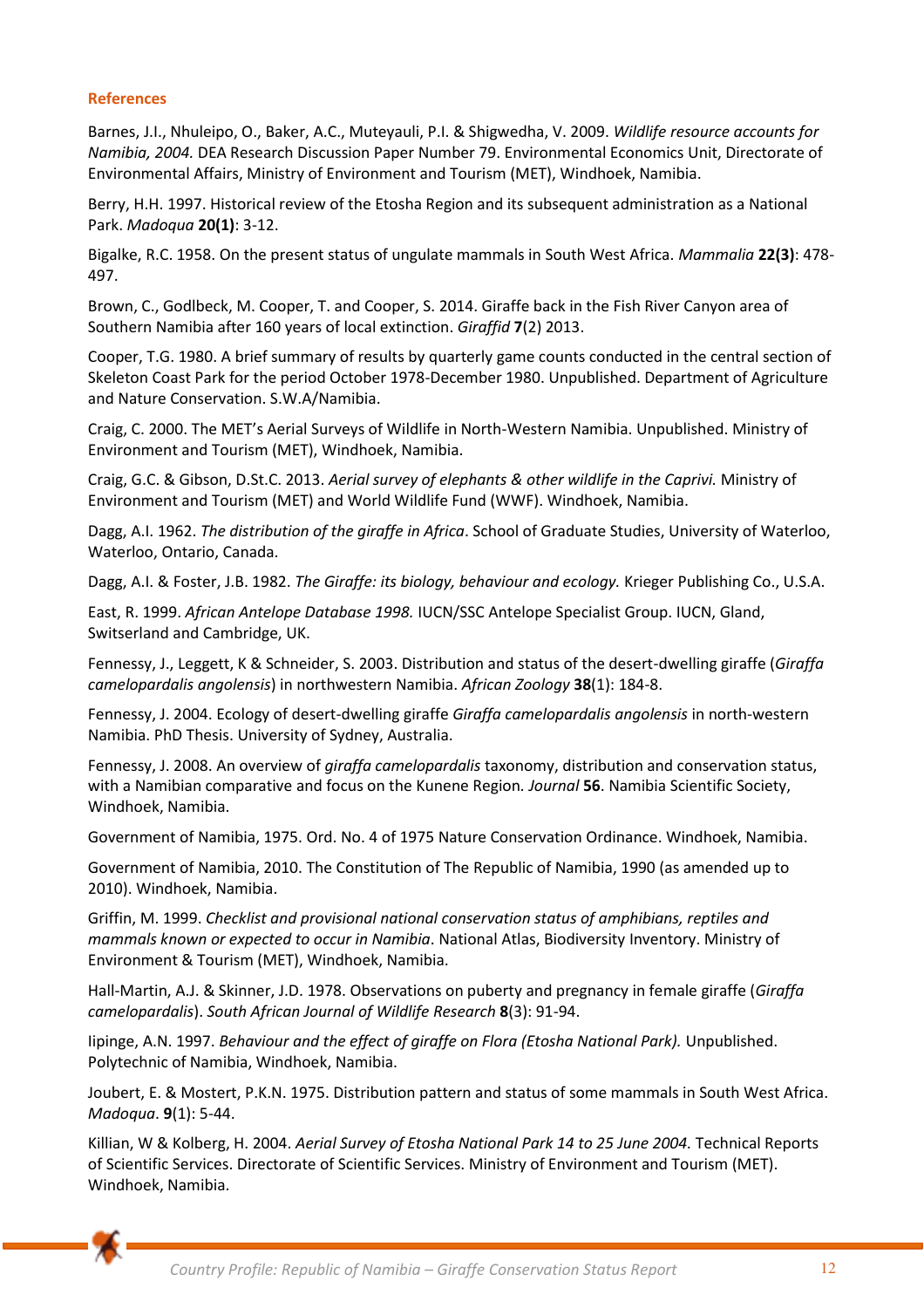Kolberg, H. 1998. *The national wildlife questionnaire survey for the period 1 January to 31 December 1997: Results and Summary.* Unpublished. Directorate of Scientific Services, Ministry of Environment and Tourism (MET), Namibia.

Kolberg, H. 2004a. *Aerial surveys of Daan Viljoen, Hardap, Naute and Von Bach Game Parks.* Technical Reports of Scientific Services. Directorate of Scientific Services. Ministry of Environment and Tourism (MET). Windhoek, Namibia.

Kolberg, H. 2004b. *Aerial survey of North East Namibia.* Technical Reports of Scientific Services. Directorate of Scientific Services. Ministry of Environment and Tourism. Windhoek, Namibia.

Kolberg H. 2005 '*Small Parks Aerial Survey, First Draft'* 26 May 2005.

Kolerg, H. 2008. *Report on an Aerial Survey of north-eastern Namibia, 19 August to 12 September 2008.* Technical Reports of Scientific Services. Directorate of Scientific Services. Ministry of Environment and Tourism (MET). Windhoek, Namibia.

Kolberg, H. 2012. *Eland and Giraffe Aerial Survey of Grootfontein and Tsumeb Districts, 11 to 22 June 2012.* Unpublished. Ministry of Environment and Tourism (MET), Windhoek, Namibia.

Loutit, R. 1995. *Report on an elephant census (Elesmap survey) in Kunene Region - Sept/ Oct 1995.* Unpublished. Ministry of Environment & Tourism (MET), Namibia.

Lydekker R., 1904. On the subspecies of *Giraffa camelopardalis*. *Proceedings of the Zoological Society of London* **1**: 202-227.

MET. 2005a. *North West Aerial Survey 2005 First Draft, 24 November 2005.* Technical Reports of Scientific Services. Directorate of Scientific Services. Ministry of Environment and Tourism. Windhoek, Namibia.

MET. 2005a. *Etosha National Park Aerial Survey 2005 First Draft, 14 October 2005.* Technical Reports of Scientific Services. Directorate of Scientific Services. Ministry of Environment and Tourism. Windhoek, Namibia.

MET. 2005b. *Kaross and Hobatere Aerial Survey 2005 First Draft 30 May 2005.* Technical Reports of Scientific Services. Directorate of Scientific Services. Ministry of Environment and Tourism. Windhoek, Namibia.

MET. 2005c. *Waterberg Aerial Survey 2005 First Draft, 22 July 2005.* Technical Reports of Scientific Services. Directorate of Scientific Services. Ministry of Environment and Tourism. Windhoek, Namibia.

MET. 2005d. *Hunsberg Aerial Survey 2005 First Draft, 22 July 2005*. Technical Reports of Scientific Services. Directorate of Scientific Services. Ministry of Environment and Tourism. Windhoek, Namibia.

MET. 2005e. *Small Parks Aerial Survey 2005 First Draft 26 May 2005.* Technical Reports of Scientific Services. Directorate of Scientific Services. Ministry of Environment and Tourism. Windhoek, Namibia.

MET. 2007. *North West Aerial Survey, Second Draft, 25 July 2007.* Technical Reports of Scientific Services. Directorate of Scientific Services. Ministry of Environment and Tourism. Windhoek, Namibia.

NACSO, 2015. [http://www.nacso.org.na/ \(](http://www.nacso.org.na/)Accessed 22 October 2015).

Natural Resource Working Group (NRWG). 2001. Northwest game counts: background information 2001. NACSO, Namibia.

Odendaal, N & Scott, A. 2010. *Results of the NamibRand Nature Reserve Annual Game Count.* Unpublished. NamibRand Nature Reserve, Maltahöhe, Namibia.

Owen-Smith, G. 1986. The Kaokoland: South West Africa/Namibia's threatened wilderness. *Afr. Wildl*. **40**(3): 104-113.

Rookmaaker, L.C. 1983. The observations of Robert Jacob Gordon (1743-1795) on giraffe (*Giraffa camelopardalis*) found in Namaqualand. J. SWA Sci. Soc. 71-90.

Scheepers, L. 1990. The Giraffe: symbol of the African wilderness. *Rossing* **10**: 1-6.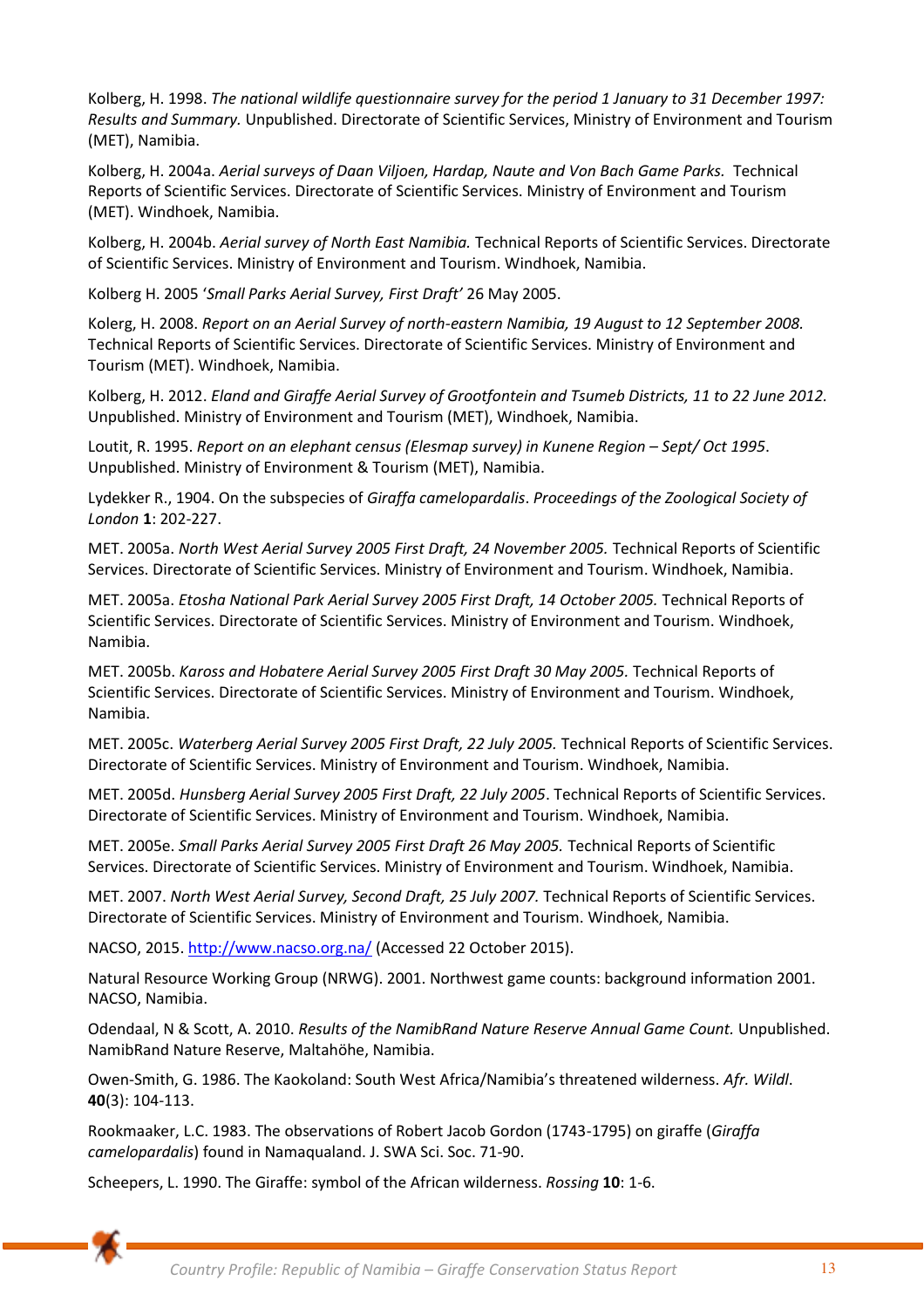Scheepers, J.L. 1992. *Habitat selection and demography of a giraffe population in northern Namib desert, Namibia*. In. Ongulés/Ungulates 91. F. Spitz, J. Janeau, G. Gonzalez et S. Aulangnier (eds). SFPEM-IRGM publications. Toulouse. pp. 223-228.

Scott, A. 2011. *Results of the annual game count for the NamibRand Nature Reserve and Pro-Namib conservancy.* Unpublished. NamibRand Nature Reserve, Maltahöhe, Namibia.

Scott, A. 2012. *Results of the annual game count for the NamibRand Nature Reserve and Pro-Namib conservancy***.** Unpublished. NamibRand Nature Reserve, Maltahöhe, Namibia.

Seymour, R. 2002. *Patterns of Subspecies Diversity in the Giraffe, Giraffa camelopardalis (L. 1758): Comparison of Systematic Methods and their Implications for Conservation Policy.* PhD Thesis. Institute of Zoology, Zoological Society of London and The Durrell Institute for Conservation and Ecology, University of Kent, UK.

Sherr, L. 1997. Tall blondes: a book about giraffes. Andrew McMeel Publishing, Kansas City, USA.

Shortridge, G.C. 1934. The mammals of South West Africa. Volumes 1 & 2. Heinemann, London.

Skinner, J.D. & Hall-Martin, A.J. 1975. A note on foetal growth and development of the giraffe *Giraffa camelopardalis giraffa*. *J. Zool. (Lond)*. **177**: 73-79.

Skinner, J.D. and Chimimba, C.T. 2005. The mammals of the southern African subregion. Cambridge University Press, Cape Town.

Stander, P. 2004a. *Aerial Survey of Wildlife in the Nyae Nyae Conservancy, Namibia.* Aerial Survey Report Number 2 2004, Wildlife Science, Windhoek, Namibia.

Barnes, J.I., Nhuleipo, O., Baker, A.C., Muteyauli, P.I. & Shigwedha, V. 2009. *Wildlife resource accounts for Namibia, 2004.* DEA Research Discussion Paper Number 79. Environmental Economics Unit, Directorate of Environmental Affairs, Ministry of Environment and Tourism (MET), Windhoek, Namibia.

Berry, H.H. 1997. Historical review of the Etosha Region and its subsequent administration as a National Park. *Madoqua* **20(1)**: 3-12.

Bigalke, R.C. 1958. On the present status of ungulate mammals in South West Africa. *Mammalia* **22(3)**: 478- 497.

Brown, C., Godlbeck, M. Cooper, T. and Cooper, S. 2014. Giraffe back in the Fish River Canyon area of Southern Namibia after 160 years of local extinction. *Giraffid* **7**(2) 2013.

Cooper, T.G. 1980. A brief summary of results by quarterly game counts conducted in the central section of Skeleton Coast Park for the period October 1978-December 1980. Unpublished. Department of Agriculture and Nature Conservation. S.W.A/Namibia.

Craig, C. 2000. The MET's Aerial Surveys of Wildlife in North-Western Namibia. Unpublished. Ministry of Environment and Tourism (MET), Windhoek, Namibia.

Craig, G.C. & Gibson, D.St.C. 2013. *Aerial survey of elephants & other wildlife in the Caprivi.* Ministry of Environment and Tourism (MET) and World Wildlife Fund (WWF). Windhoek, Namibia.

Dagg, A.I. 1962. *The distribution of the giraffe in Africa*. School of Graduate Studies, University of Waterloo, Waterloo, Ontario, Canada.

Dagg, A.I. & Foster, J.B. 1982. *The Giraffe: its biology, behaviour and ecology.* Krieger Publishing Co., U.S.A.

East, R. 1999. *African Antelope Database 1998.* IUCN/SSC Antelope Specialist Group. IUCN, Gland, Switserland and Cambridge, UK.

Fennessy, J., Leggett, K & Schneider, S. 2003. Distribution and status of the desert-dwelling giraffe (*Giraffa camelopardalis angolensis*) in northwestern Namibia. *African Zoology* **38**(1): 184-8.

Fennessy, J. 2004. Ecology of desert-dwelling giraffe *Giraffa camelopardalis angolensis* in north-western Namibia. PhD Thesis. University of Sydney, Australia.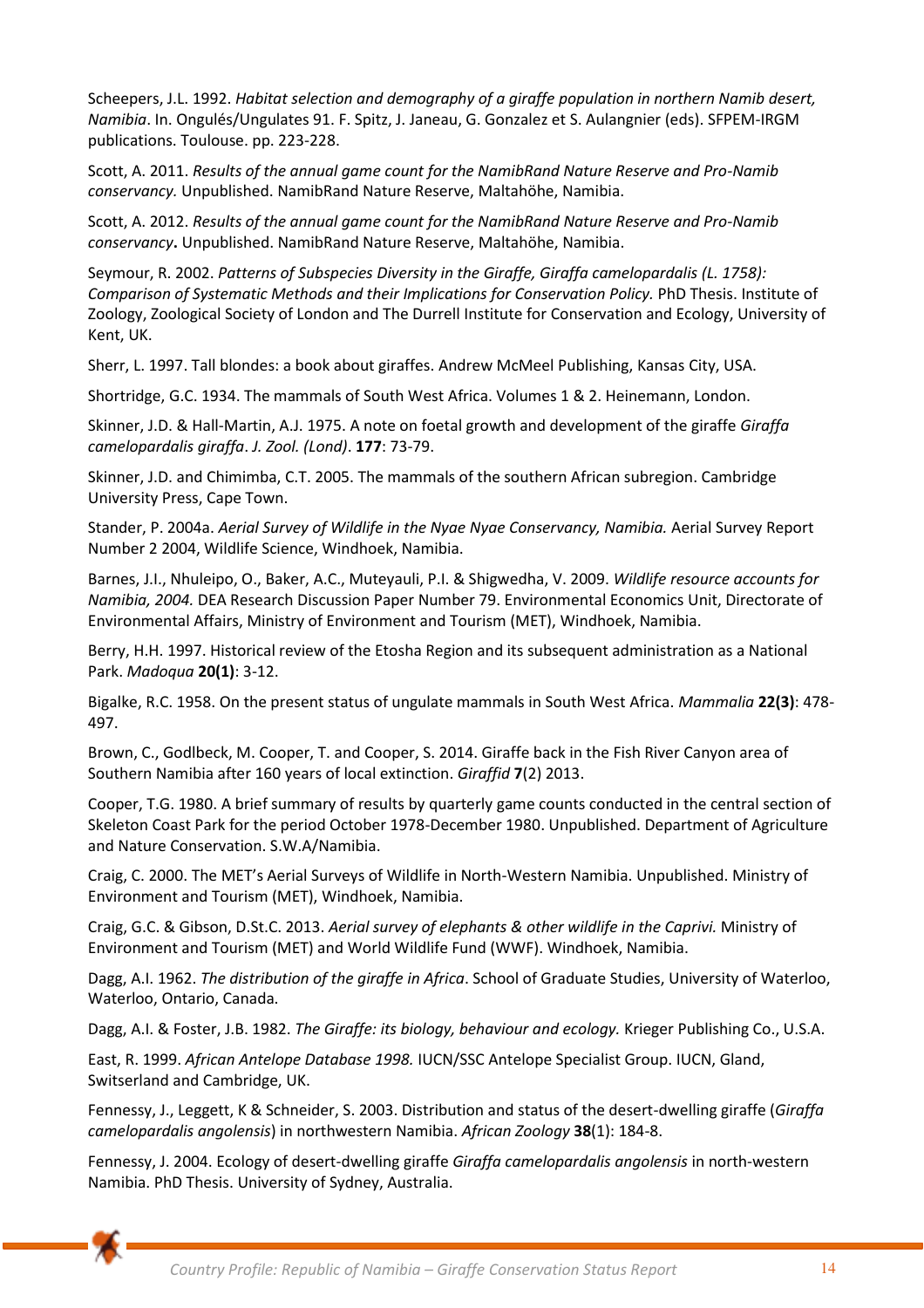Fennessy, J. 2008. An overview of *giraffa camelopardalis* taxonomy, distribution and conservation status, with a Namibian comparative and focus on the Kunene Region*. Journal* **56**. Namibia Scientific Society, Windhoek, Namibia.

Government of Namibia, 1975. Ord. No. 4 of 1975 Nature Conservation Ordinance. Windhoek, Namibia.

Government of Namibia, 2010. The Constitution of The Republic of Namibia, 1990 (as amended up to 2010). Windhoek, Namibia.

Griffin, M. 1999. *Checklist and provisional national conservation status of amphibians, reptiles and mammals known or expected to occur in Namibia*. National Atlas, Biodiversity Inventory. Ministry of Environment & Tourism (MET), Windhoek, Namibia.

Hall-Martin, A.J. & Skinner, J.D. 1978. Observations on puberty and pregnancy in female giraffe (*Giraffa camelopardalis*). *South African Journal of Wildlife Research* **8**(3): 91-94.

Iipinge, A.N. 1997. *Behaviour and the effect of giraffe on Flora (Etosha National Park).* Unpublished. Polytechnic of Namibia, Windhoek, Namibia.

Joubert, E. & Mostert, P.K.N. 1975. Distribution pattern and status of some mammals in South West Africa. *Madoqua*. **9**(1): 5-44.

Killian, W & Kolberg, H. 2004. *Aerial Survey of Etosha National Park 14 to 25 June 2004.* Technical Reports of Scientific Services. Directorate of Scientific Services. Ministry of Environment and Tourism (MET). Windhoek, Namibia.

Kolberg, H. 1998. *The national wildlife questionnaire survey for the period 1 January to 31 December 1997: Results and Summary.* Unpublished. Directorate of Scientific Services, Ministry of Environment and Tourism (MET), Namibia.

Kolberg, H. 2004a. *Aerial surveys of Daan Viljoen, Hardap, Naute and Von Bach Game Parks.* Technical Reports of Scientific Services. Directorate of Scientific Services. Ministry of Environment and Tourism (MET). Windhoek, Namibia.

Kolberg, H. 2004b. *Aerial survey of North East Namibia.* Technical Reports of Scientific Services. Directorate of Scientific Services. Ministry of Environment and Tourism. Windhoek, Namibia.

Kolberg H. 2005 '*Small Parks Aerial Survey, First Draft'* 26 May 2005.

Kolerg, H. 2008. *Report on an Aerial Survey of north-eastern Namibia, 19 August to 12 September 2008.* Technical Reports of Scientific Services. Directorate of Scientific Services. Ministry of Environment and Tourism (MET). Windhoek, Namibia.

Kolberg, H. 2012. *Eland and Giraffe Aerial Survey of Grootfontein and Tsumeb Districts, 11 to 22 June 2012.* Unpublished. Ministry of Environment and Tourism (MET), Windhoek, Namibia.

Loutit, R. 1995. *Report on an elephant census (Elesmap survey) in Kunene Region – Sept/ Oct 1995.* Unpublished. Ministry of Environment & Tourism (MET), Namibia.

Lydekker R., 1904. On the subspecies of *Giraffa camelopardalis*. *Proceedings of the Zoological Society of London* **1**: 202-227.

MET. 2005a. *North West Aerial Survey 2005 First Draft, 24 November 2005.* Technical Reports of Scientific Services. Directorate of Scientific Services. Ministry of Environment and Tourism. Windhoek, Namibia.

MET. 2005a. *Etosha National Park Aerial Survey 2005 First Draft, 14 October 2005.* Technical Reports of Scientific Services. Directorate of Scientific Services. Ministry of Environment and Tourism. Windhoek, Namibia.

MET. 2005b. *Kaross and Hobatere Aerial Survey 2005 First Draft 30 May 2005.* Technical Reports of Scientific Services. Directorate of Scientific Services. Ministry of Environment and Tourism. Windhoek, Namibia.

MET. 2005c. *Waterberg Aerial Survey 2005 First Draft, 22 July 2005.* Technical Reports of Scientific Services. Directorate of Scientific Services. Ministry of Environment and Tourism. Windhoek, Namibia.

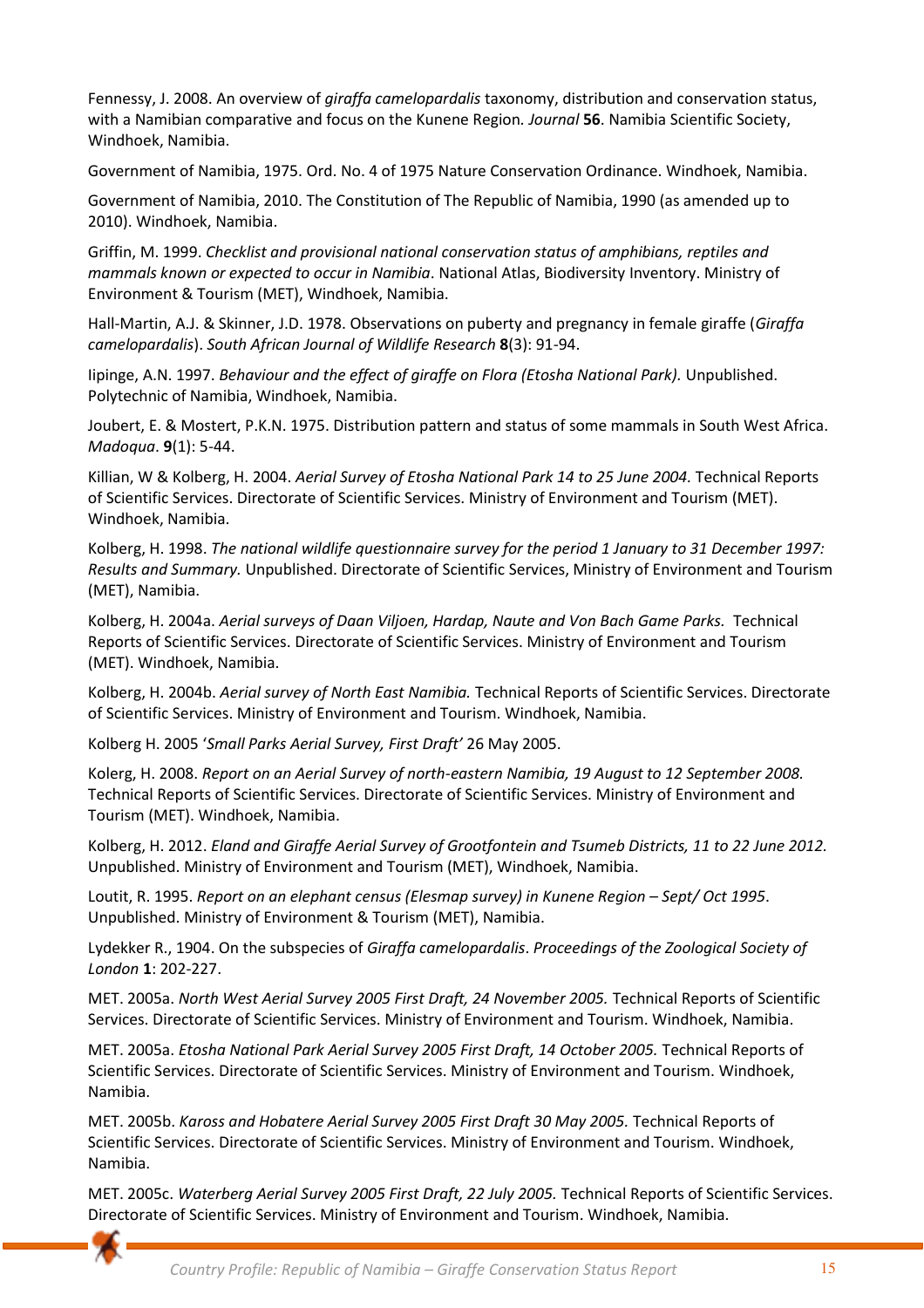MET. 2005d. *Hunsberg Aerial Survey 2005 First Draft, 22 July 2005*. Technical Reports of Scientific Services. Directorate of Scientific Services. Ministry of Environment and Tourism. Windhoek, Namibia.

MET. 2005e. *Small Parks Aerial Survey 2005 First Draft 26 May 2005.* Technical Reports of Scientific Services. Directorate of Scientific Services. Ministry of Environment and Tourism. Windhoek, Namibia.

MET. 2007. *North West Aerial Survey, Second Draft, 25 July 2007.* Technical Reports of Scientific Services. Directorate of Scientific Services. Ministry of Environment and Tourism. Windhoek, Namibia.

NACSO, 2015. [http://www.nacso.org.na/ \(](http://www.nacso.org.na/)Accessed 22 October 2015).

Natural Resource Working Group (NRWG). 2001. Northwest game counts: background information 2001. NACSO, Namibia.

Odendaal, N & Scott, A. 2010. *Results of the NamibRand Nature Reserve Annual Game Count.* Unpublished. NamibRand Nature Reserve, Maltahöhe, Namibia.

Owen-Smith, G. 1986. The Kaokoland: South West Africa/Namibia's threatened wilderness. *Afr. Wildl*. **40**(3): 104-113.

Rookmaaker, L.C. 1983. The observations of Robert Jacob Gordon (1743-1795) on giraffe (*Giraffa camelopardalis*) found in Namaqualand. J. SWA Sci. Soc. 71-90.

Scheepers, L. 1990. The Giraffe: symbol of the African wilderness. *Rossing* **10**: 1-6.

Scheepers, J.L. 1992. *Habitat selection and demography of a giraffe population in northern Namib desert, Namibia*. In. Ongulés/Ungulates 91. F. Spitz, J. Janeau, G. Gonzalez et S. Aulangnier (eds). SFPEM-IRGM publications. Toulouse. pp. 223-228.

Scott, A. 2011. *Results of the annual game count for the NamibRand Nature Reserve and Pro-Namib conservancy.* Unpublished. NamibRand Nature Reserve, Maltahöhe, Namibia.

Scott, A. 2012. *Results of the annual game count for the NamibRand Nature Reserve and Pro-Namib conservancy***.** Unpublished. NamibRand Nature Reserve, Maltahöhe, Namibia.

Seymour, R. 2002. *Patterns of Subspecies Diversity in the Giraffe, Giraffa camelopardalis (L. 1758): Comparison of Systematic Methods and their Implications for Conservation Policy.* PhD Thesis. Institute of Zoology, Zoological Society of London and The Durrell Institute for Conservation and Ecology, University of Kent, UK.

Sherr, L. 1997. Tall blondes: a book about giraffes. Andrew McMeel Publishing, Kansas City, USA.

Shortridge, G.C. 1934. The mammals of South West Africa. Volumes 1 & 2. Heinemann, London.

Skinner, J.D. & Hall-Martin, A.J. 1975. A note on foetal growth and development of the giraffe *Giraffa camelopardalis giraffa*. *J. Zool. (Lond)*. **177**: 73-79.

Skinner, J.D. and Chimimba, C.T. 2005. The mammals of the southern African subregion. Cambridge University Press, Cape Town.

Stander, P. 2004a. *Aerial Survey of Wildlife in the Nyae Nyae Conservancy, Namibia.* Aerial Survey Report Number 2 2004, Wildlife Science, Windhoek, Namibia.

Stander, P. 2004b. *Aerial Wildlife Census of the Caprivi River Systems - a survey of water bodies and floodplains.* Namibia Nature Foundation. Windhoek, Namibia.

The Windhoek Greenbelt Landscape. 2013. *Threats to the environment.* [http://www.landscapesnamibia.org/windhoek-green-belt/threats-to-the-environment.](http://www.landscapesnamibia.org/windhoek-green-belt/threats-to-the-environment) (Accessed 16 March 2014).

UNCBD. 2010. Namibia's Draft Fourth National Report to the United Nations Convention on Biological Diversity (UNCBD). Namibian Ministry of Environment and Tourism (MET), Windhoek, Namibia.

USAID. 2010. *USAID/NAMIBIA Environmental Threats and opportunities assessment with an emphasis on tropical forestry and biodiversity conservation.* Prepared by the International Resource Group (IRG) for the United States Agency for International Development (USAID). Washington, DC, USA.